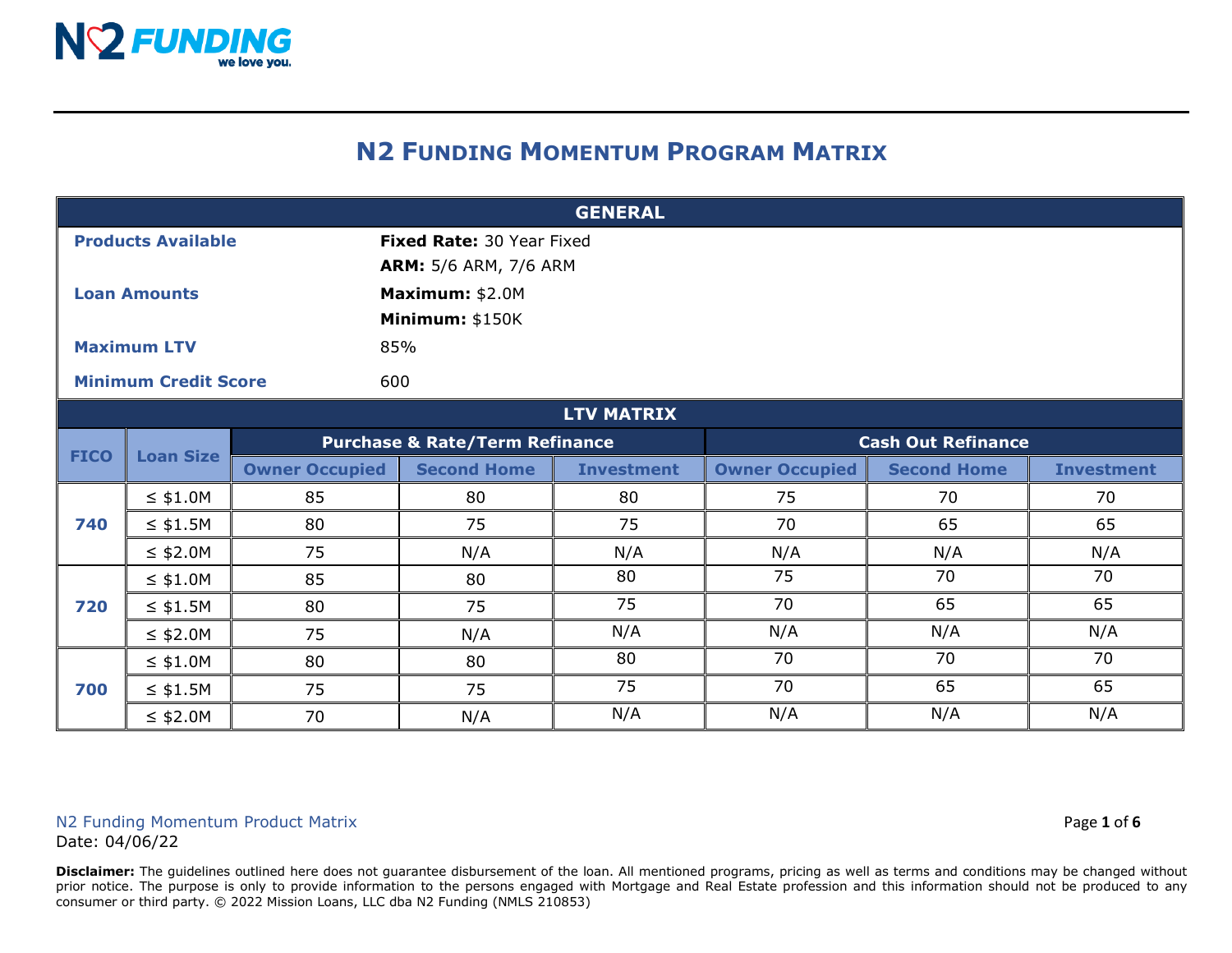

| <b>LTV MATRIX (Continued)</b> |                  |                                           |                    |                   |                           |                    |                   |
|-------------------------------|------------------|-------------------------------------------|--------------------|-------------------|---------------------------|--------------------|-------------------|
| <b>FICO</b>                   | <b>Loan Size</b> | <b>Purchase &amp; Rate/Term Refinance</b> |                    |                   | <b>Cash Out Refinance</b> |                    |                   |
|                               |                  | <b>Owner Occupied</b>                     | <b>Second Home</b> | <b>Investment</b> | <b>Owner Occupied</b>     | <b>Second Home</b> | <b>Investment</b> |
| 680                           | $\leq$ \$1.0M    | 75                                        | 75                 | 75                | 70                        | 65                 | 65                |
|                               | $\leq$ \$1.5M    | 75                                        | 70                 | 70                | 65                        | 65                 | 65                |
|                               | $\leq$ \$2.0M    | N/A                                       | N/A                | N/A               | N/A                       | N/A                | N/A               |
|                               | $\leq$ \$1.0M    | 75                                        | 75                 | 75                | 65                        | 65                 | 65                |
| 660                           | $\leq$ \$1.5M    | 70                                        | 70                 | 70                | 60                        | N/A                | N/A               |
|                               | $\leq$ \$2.0M    | N/A                                       | N/A                | N/A               | N/A                       | N/A                | N/A               |
| 640                           | $\leq$ \$1.0M    | 75                                        | 70                 | 70                | 60                        | 60                 | 60                |
|                               | $\leq$ \$1.5M    | 70                                        | 65                 | 65                | N/A                       | N/A                | N/A               |
|                               | $\leq$ \$2.0M    | N/A                                       | N/A                | N/A               | N/A                       | N/A                | N/A               |
| 620                           | $\leq$ \$1.0M    | 70                                        | 70                 | 70                | N/A                       | N/A                | N/A               |
|                               | $\leq$ \$1.5M    | 65                                        | N/A                | N/A               | N/A                       | N/A                | N/A               |
|                               | $\leq$ \$2.0M    | N/A                                       | N/A                | N/A               | N/A                       | N/A                | N/A               |
| 600                           | $\leq$ \$1.0M    | 70                                        | 65                 | 65                | N/A                       | N/A                | N/A               |
|                               | $\leq$ \$1.5M    | N/A                                       | N/A                | N/A               | N/A                       | N/A                | N/A               |
|                               | $\leq$ \$2.0M    | N/A                                       | N/A                | N/A               | N/A                       | N/A                | N/A               |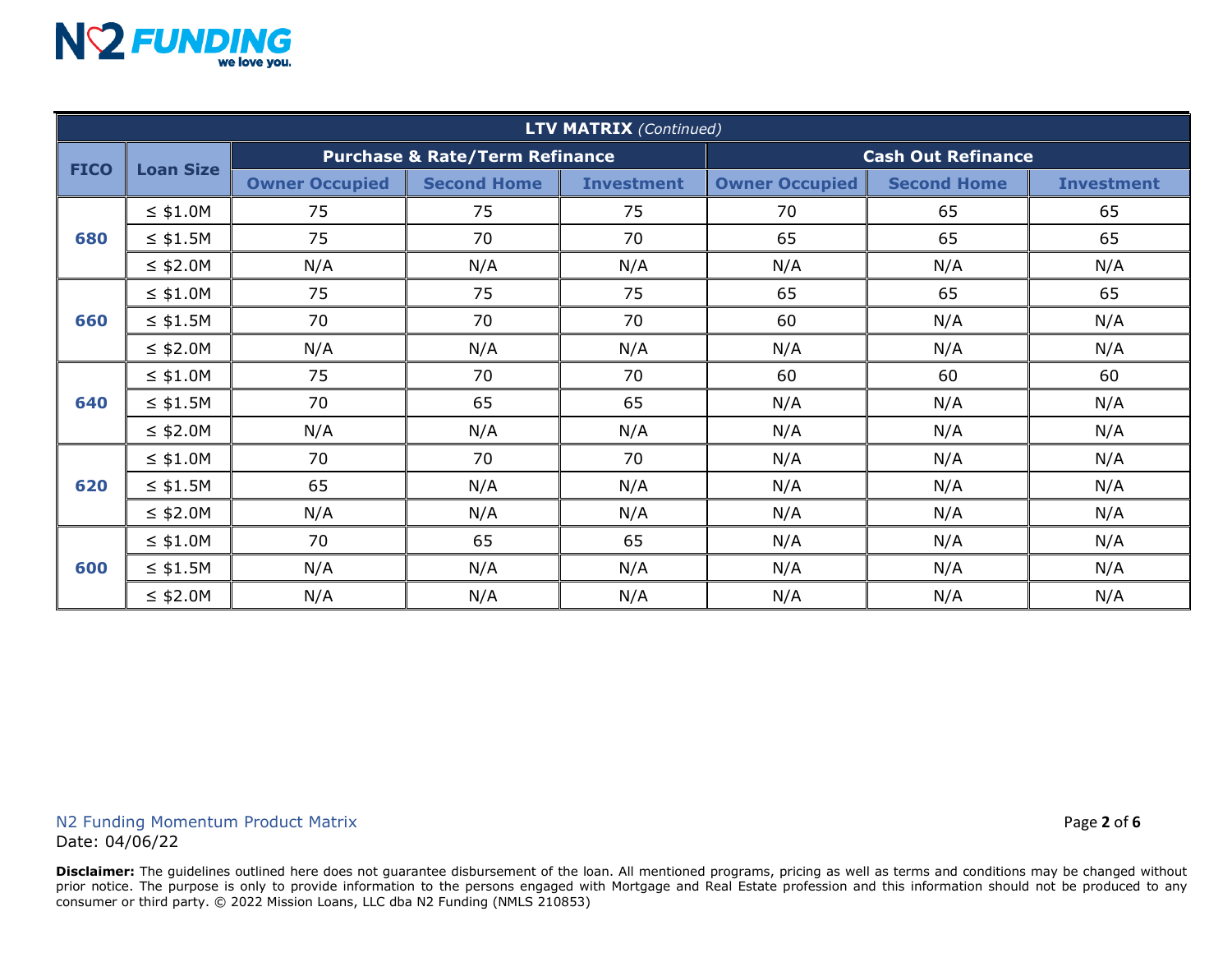

| <b>INCOME QUALIFICATIONS</b> |                                                    |                                                                                                                                                                                                                                                                  |  |  |  |
|------------------------------|----------------------------------------------------|------------------------------------------------------------------------------------------------------------------------------------------------------------------------------------------------------------------------------------------------------------------|--|--|--|
| <b>Characteristics</b>       | <b>Parameters</b>                                  |                                                                                                                                                                                                                                                                  |  |  |  |
|                              | <b>Income Requirements</b><br><b>Documentation</b> |                                                                                                                                                                                                                                                                  |  |  |  |
| <b>Full Doc</b>              | Full<br>Documentation<br>Streamlined               | 2 Years W2s or 1040 Tax Returns,<br>YTD Paystub, VVOE or 2years 1099.<br>For Self-Employed Borrowers: 2 Years Tax Returns (Business, Personal), K1s,<br>YTD P&L or 1099 Qualification<br>1 Year W2s or 1040 Tax Returns,<br>W2 Transcripts, YTD Paystub, VVOE or |  |  |  |
|                              | Documentation                                      | 1099 Qualification.<br>For Self-Employed Borrowers: 1 Year Tax Return (Business, Personal), K1s, YTD P&L                                                                                                                                                         |  |  |  |
|                              | <b>Asset Depletion</b>                             | Not Permissible                                                                                                                                                                                                                                                  |  |  |  |
|                              |                                                    |                                                                                                                                                                                                                                                                  |  |  |  |
|                              | <b>Income Requirements</b><br><b>Documentation</b> |                                                                                                                                                                                                                                                                  |  |  |  |
| <b>Alt Doc</b>               | 12M/24M Bank                                       | Personal - $12/24$ months consecutive bank statements Business - 3 options to<br>qualify: Expense Ratio (Fixed), Expense Ratio (3rd party), 3rd Party Prepared P&L                                                                                               |  |  |  |
|                              | <b>12M P&amp;L</b>                                 | Not Permissible                                                                                                                                                                                                                                                  |  |  |  |
|                              | <b>WVOE</b>                                        | Not Permissible                                                                                                                                                                                                                                                  |  |  |  |
|                              |                                                    |                                                                                                                                                                                                                                                                  |  |  |  |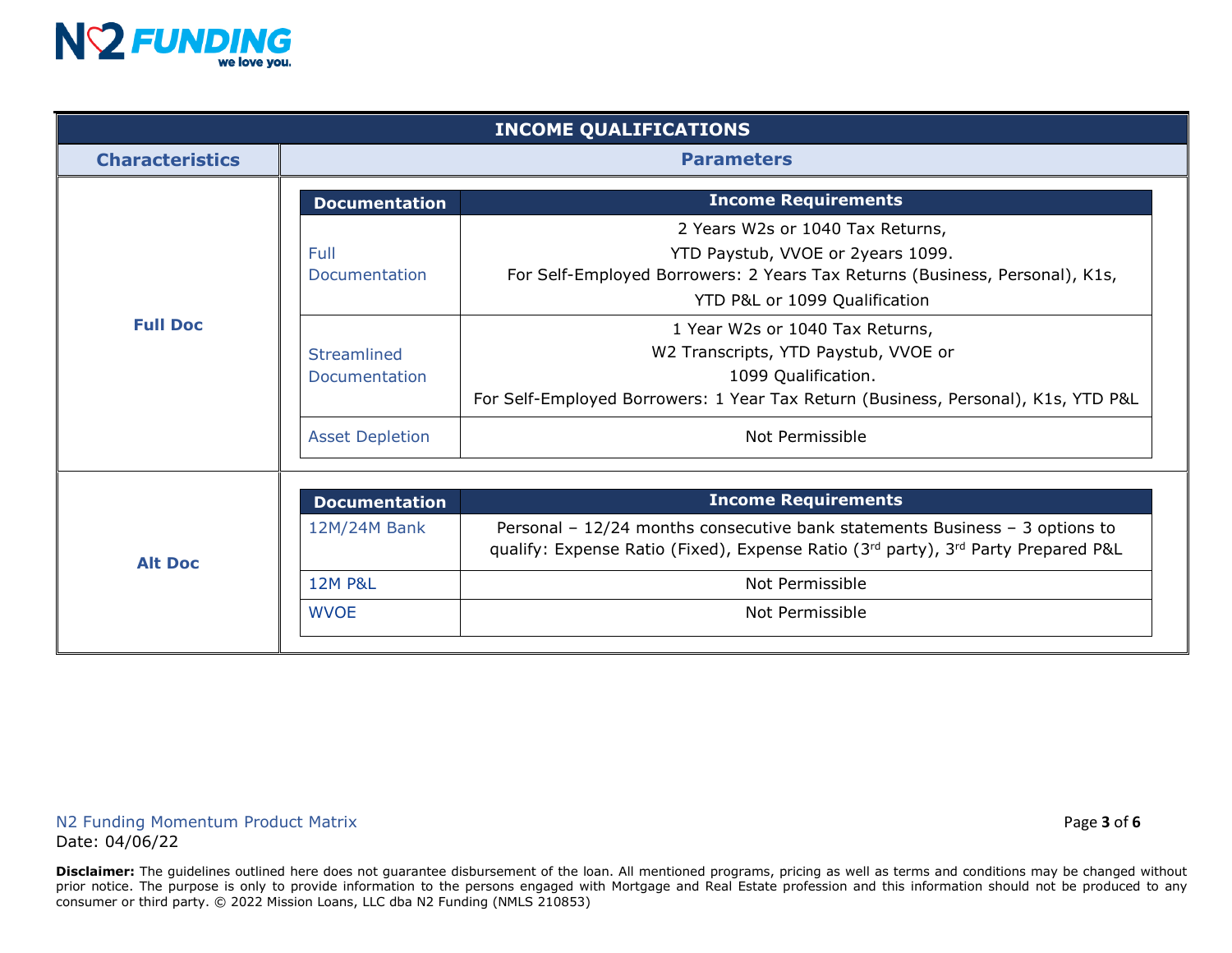

| <b>GENERAL REQUIREMENTS</b>    |                                                                                             |  |  |  |
|--------------------------------|---------------------------------------------------------------------------------------------|--|--|--|
| <b>Characteristics</b>         | <b>Parameters</b>                                                                           |  |  |  |
| <b>Occupancy</b>               | Owner-Occupied<br>$\bullet$<br>2 <sup>nd</sup> Home<br>$\bullet$<br>Investment<br>$\bullet$ |  |  |  |
| <b>Maximum DTI</b>             | 45%                                                                                         |  |  |  |
| <b>Payment History</b>         | 2x30x12 and 1x60x24                                                                         |  |  |  |
| <b>Housing Event Seasoning</b> | $\geq$ 2 years (24 months) clean                                                            |  |  |  |
| <b>Interest Only</b>           | <b>INELIGIBLE</b>                                                                           |  |  |  |
| <b>ARM INFORMATION</b>         |                                                                                             |  |  |  |
| <b>Characteristics</b>         | <b>Parameters</b>                                                                           |  |  |  |
| <b>ARM Margin</b>              | 4.00%                                                                                       |  |  |  |
| <b>ARM Caps (5/6m)</b>         | 2/1/5                                                                                       |  |  |  |
| ARM Caps (7/6m)                | 5/1/5                                                                                       |  |  |  |
| <b>Reset Period</b>            | 6 Months                                                                                    |  |  |  |
| <b>Index</b>                   | 30 Day Average SOFR                                                                         |  |  |  |
| <b>ARM Floor</b>               | Floor=Margin                                                                                |  |  |  |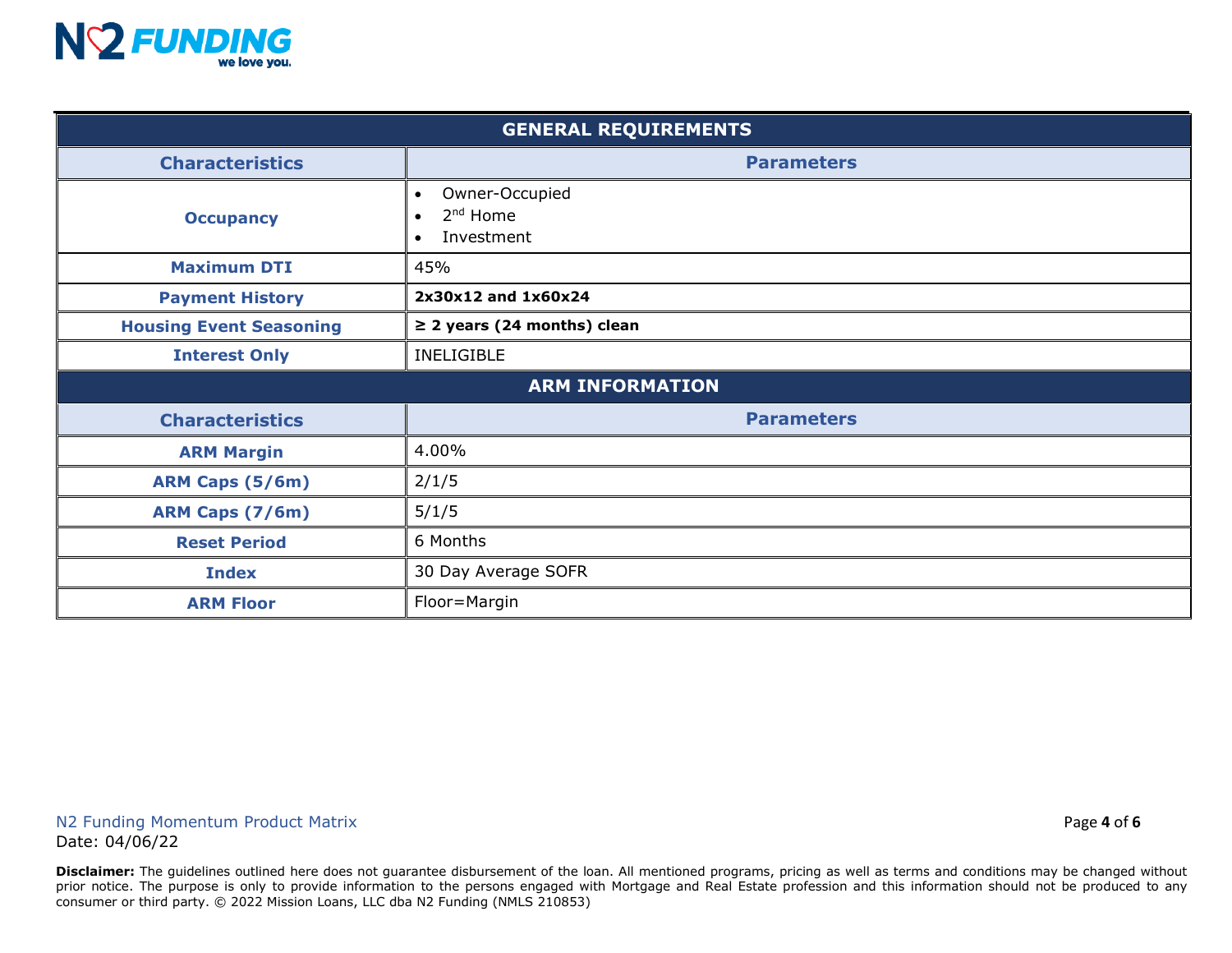

| <b>BORROWER ELIGIBILITY</b>             |                                                                                                                       |  |  |  |  |
|-----------------------------------------|-----------------------------------------------------------------------------------------------------------------------|--|--|--|--|
| <b>Characteristics</b>                  | <b>Parameters</b>                                                                                                     |  |  |  |  |
| <b>First Time Homebuyer (FTHB)</b>      | Minimum 6 Months Reserves<br>No Interest Only (IO)                                                                    |  |  |  |  |
| <b>Non-Occupant Co-Borrower</b>         | 1 Unit, OO Only<br>$\bullet$<br>Max 43% DTI<br>$\bullet$<br>Max 75% LTV/CLTV<br>$\bullet$<br>No Cash-Out<br>$\bullet$ |  |  |  |  |
| <b>Permanent Resident Alien</b>         | Eligible - No Restrictions                                                                                            |  |  |  |  |
| <b>Non-Permanent Resident Alien</b>     | Max 75% LTV/CLTV<br>$\bullet$<br>No Cash-Out<br>$\bullet$                                                             |  |  |  |  |
| <b>PROPERTY TYPE</b>                    |                                                                                                                       |  |  |  |  |
| <b>Characteristics</b>                  | <b>Parameters</b>                                                                                                     |  |  |  |  |
| 2-4 Units                               | Maximum 75% LTV                                                                                                       |  |  |  |  |
| <b>Warrantable Condos/ Cooperatives</b> | Maximum 75% LTV                                                                                                       |  |  |  |  |
| <b>Non-Warrantable Condos</b>           | Maximum 75% LTV                                                                                                       |  |  |  |  |
| <b>Rural Properties</b>                 | Owner Occupied ("OO") Only<br>$\bullet$<br>No Cash Out<br>$\bullet$<br>Max 75% LTV/CLTV<br>$\bullet$                  |  |  |  |  |
| <b>Declining Markets</b>                | 5% LTV Reduction                                                                                                      |  |  |  |  |